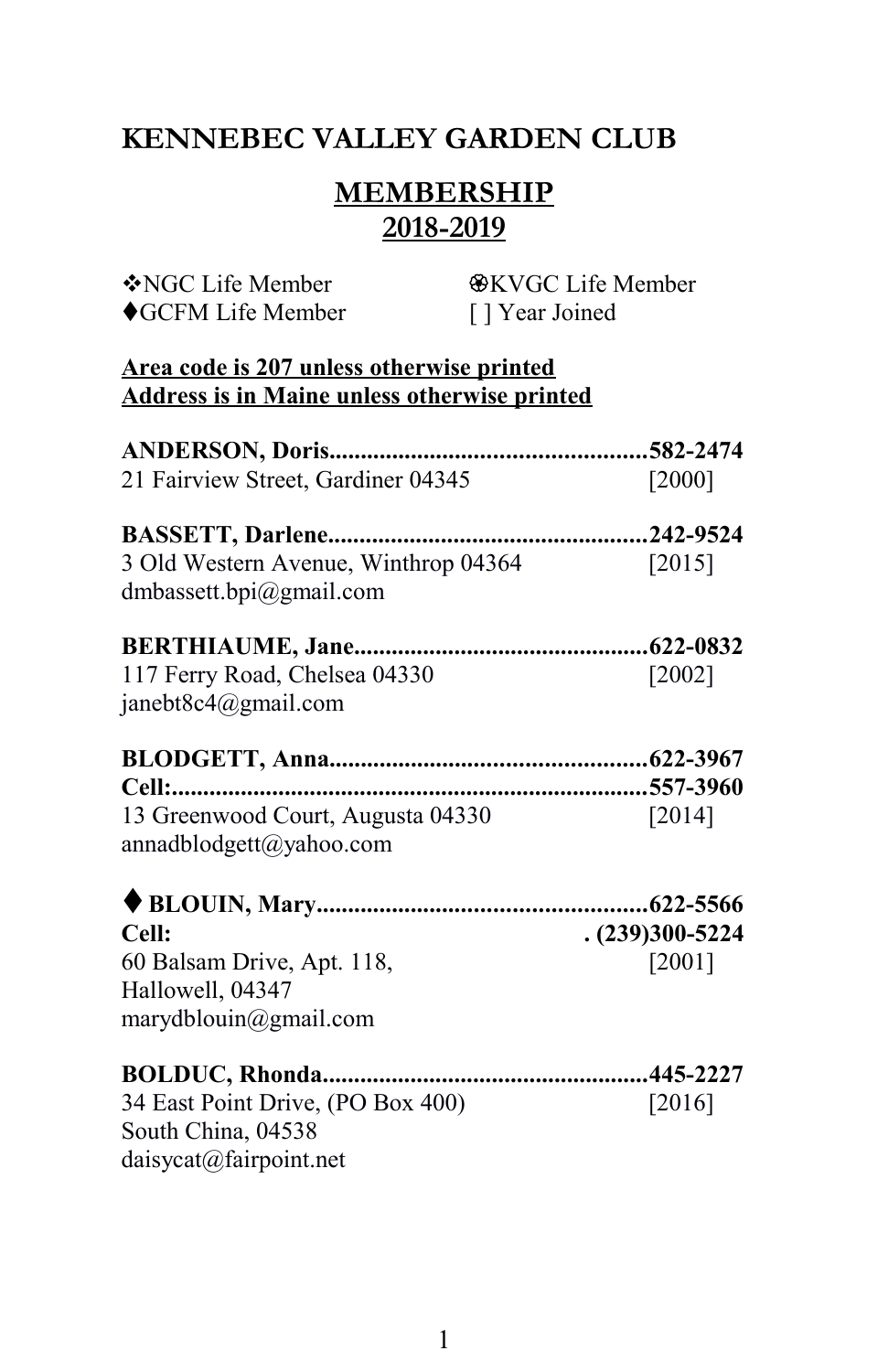| <b>BOURNE, Sue</b>                         | 623-8855 |
|--------------------------------------------|----------|
| 2 Butternut Lane, Hallowell 04347          | [1998]   |
| dbourne01@aol.com                          |          |
| <b>BOYETT, Laura</b>                       | 512-8484 |
| 101 Hemlock Terrace, Augusta 04330         | [2016]   |
| lboyet@roadrunner.com                      |          |
| <b>BRAGG, Linda</b>                        | 547-3820 |
| 3374 West River Road, Sidney 04330         | [2016]   |
| lindacbragg@gmail.com                      |          |
| <b>CAIRNS</b> , Deb                        | 522-5840 |
| 12 Carriage Trail Drive, Farmingdale 04344 | [2018]   |
| dacairns@twc.com                           |          |
|                                            |          |
| 15 Piper Shores #C320, Scarborough 04074   | [1987]   |
| togustilly47@gmail.com                     |          |
|                                            |          |
| 50 Bearce Road, Winthrop 04364             | [2000]   |
| tcostigan50@gmail.com                      |          |
|                                            |          |
| 659 Church Hill Road, Augusta 04330        | $[2005]$ |
| kdfoster@roadrunner.com                    |          |
|                                            |          |
| Cell:<br>446-8884                          |          |
| PO Box 188, Manchester 04351               | [1997]   |
| geniegmaine@gmail.com                      |          |
| ◆GARRISON, Coral                           | 622-9826 |
| 7 Meadowhill Drive, Farmingdale 04344      | [1994]   |
| coralgarrison@roadrunner.com               |          |
|                                            |          |
| 104 Lone Indian Trail, Augusta 04330       | [2011]   |
| anyafgoldey@gmail.com                      |          |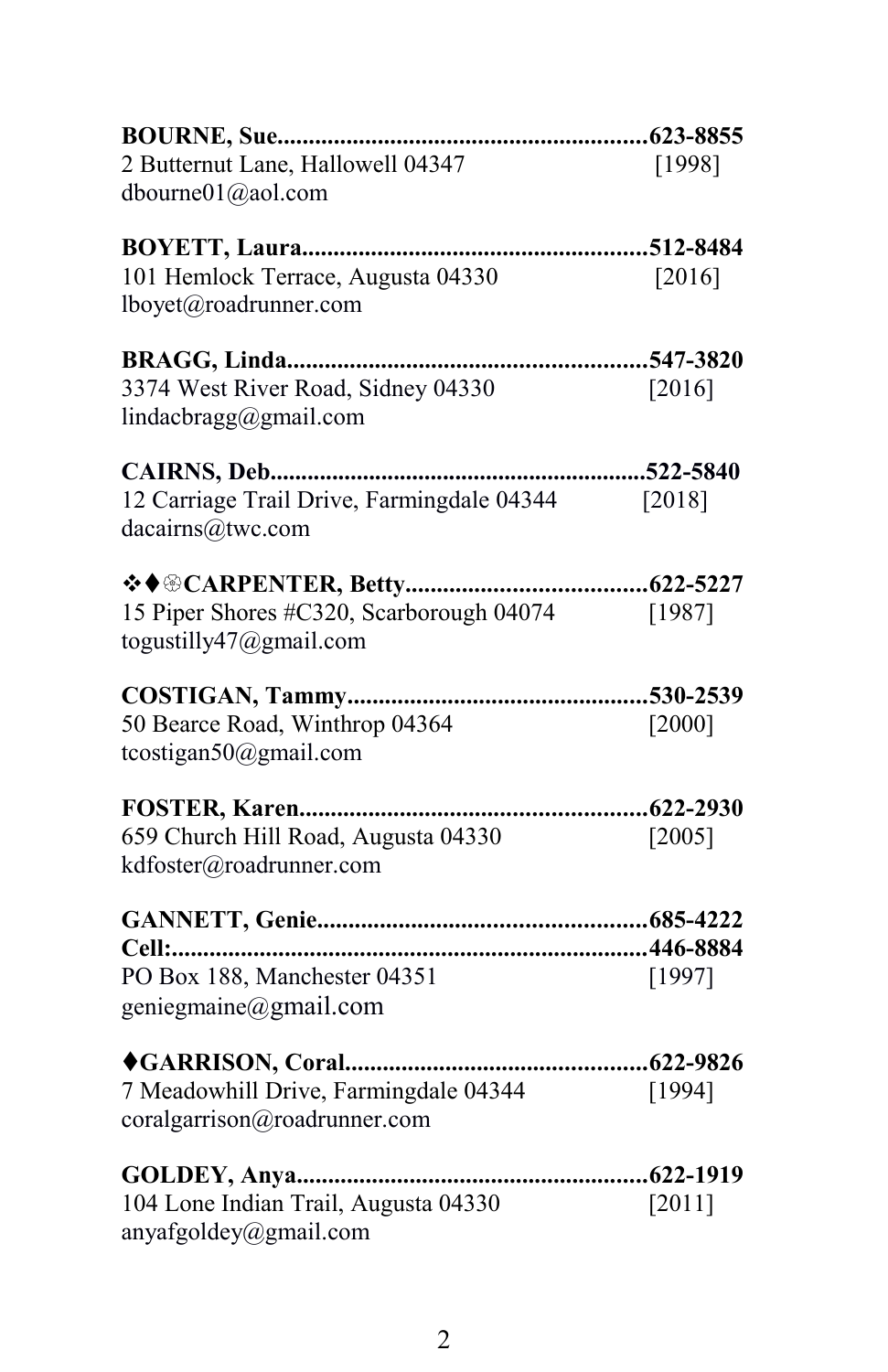| Cell:<br>242-5177<br>30 Governors Way, Box 612, Topsham 04086 [1991]<br>shgosline@myfairpoint.net        |          |
|----------------------------------------------------------------------------------------------------------|----------|
| <b>HAGUE, Joan</b>                                                                                       |          |
| 24 High Street, Hallowell 04347<br>jahague@roadrunner.com                                                | [1994]   |
|                                                                                                          |          |
| 21 Norway Drive, Chelsea 04330<br>shellynnh@roadrunner.com                                               | [1998]   |
|                                                                                                          |          |
| 11 Madelyn Avenue, Topsham 04086<br>jjjmdh@gmail.com; & Joan.M.Hanscom@maine.gov                         | [2018]   |
|                                                                                                          |          |
| 63 Carriage Trail Drive, Farmingdale 04344<br>wandalh@roadrunner.com                                     | [2001]   |
|                                                                                                          |          |
| 605 Dunn Road, Belgrade 04917<br>cbherrick@roadrunner.com                                                | $[2007]$ |
|                                                                                                          |          |
| 485 Pond Road, Manchester 04351<br>843 O'Sullivan Drive, Mt. Pleasant, SC 29464<br>nbhill@mindspring.com | [2005]   |
|                                                                                                          |          |
| 226 Maine Avenue, Farmingdale 04344<br>peskatori@gmail.com                                               | [2014]   |
|                                                                                                          |          |
|                                                                                                          |          |
| 70 Purinton Avenue, Augusta 04330<br>pammyjlj@gmail.com                                                  | [2014]   |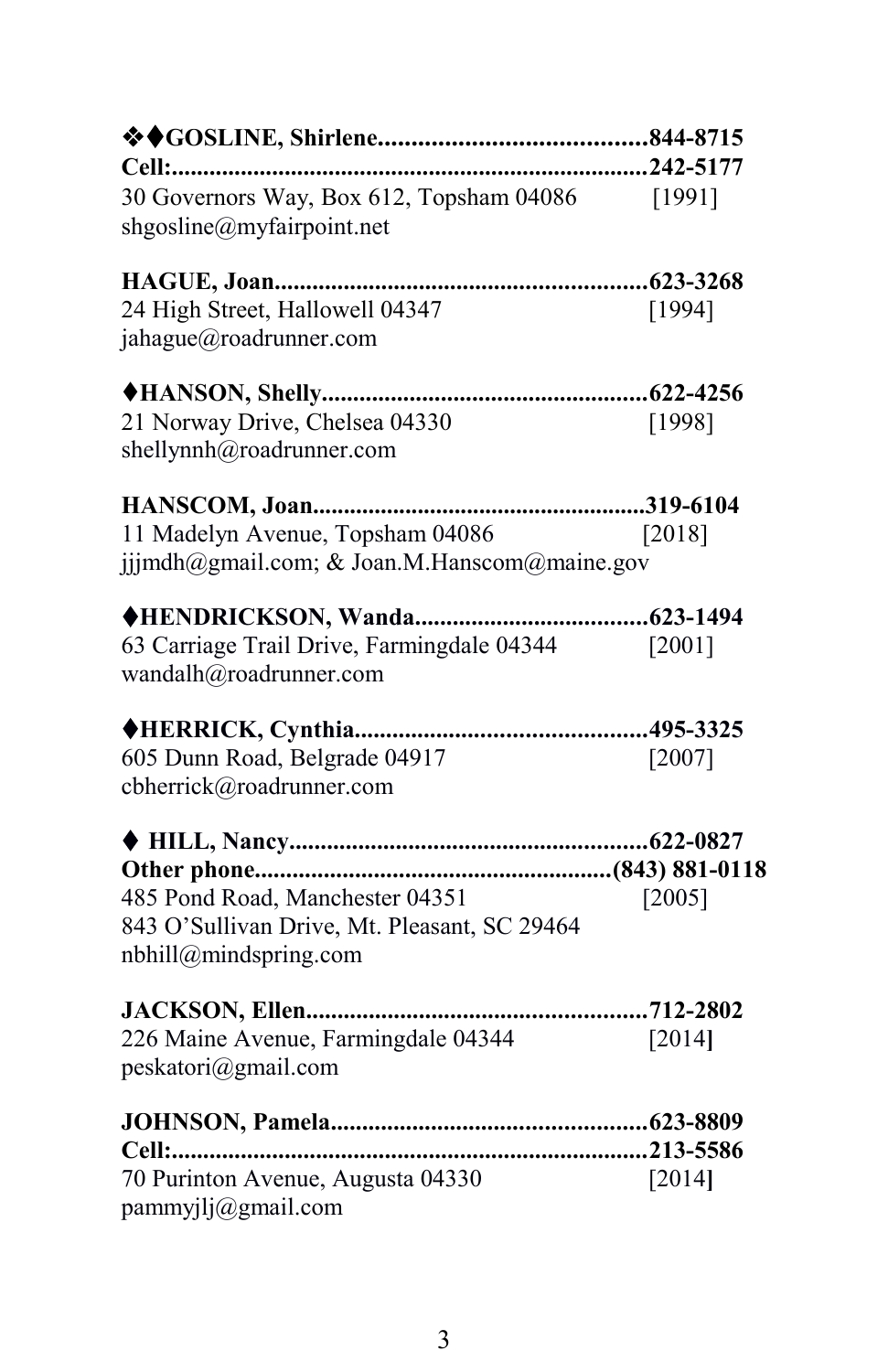| 10 Greenwood Street, Augusta 04330       | [2014]    |
|------------------------------------------|-----------|
| jslt@roadrunner.com                      |           |
| GATES-KILPATRICK, Judy                   | 841-3791  |
| 389 Norris Hill Road, Monmouth 04259     | [2017]    |
| flowergrl1960@yahoo.com                  |           |
| <b>LAMB, Peggy</b><br>                   | .622-5174 |
| 18 Kelton Road, Augusta 04330            | [2006]    |
| peggy.lamb@maine.gov                     |           |
| LANDRUM, Kathleen                        | 710-7167  |
| 32 Old Fairground Road, Readfield 04355  | [2018]    |
| mklandrum@gmail.com                      |           |
| ♦ LaVALLEE, Margaret 'Snooky'592-4651    |           |
| ,,.(520)509-6427<br>Other phone:         |           |
| 55 Crystal Lane, Litchfield 04350        | [2002]    |
| 7252 W. Heritage Way, Florence, AZ 85132 |           |
| snooky51@gmail.com                       |           |
| LEAVITT, Rosemary                        | 441-7117  |
| 84 Fairview Avenue, Augusta 04330        | $[2005]$  |
| rosemary.leavitt@gmail.com               |           |
|                                          |           |
| Longfellow Hall, 485 Maple Street,       | $[2002]$  |
| Farmingdale 04344                        |           |
| heatherlongfellow@gmail.com              |           |
|                                          |           |
| 600 Riverside Drive, Augusta 04330-3896  | [2011]    |
| MEAGHER, Julie<br>395-4665               |           |
| 41 Foxfire Lane, Winthrop 04364          | [2014]    |
| jkmeagher69@gmail.com                    |           |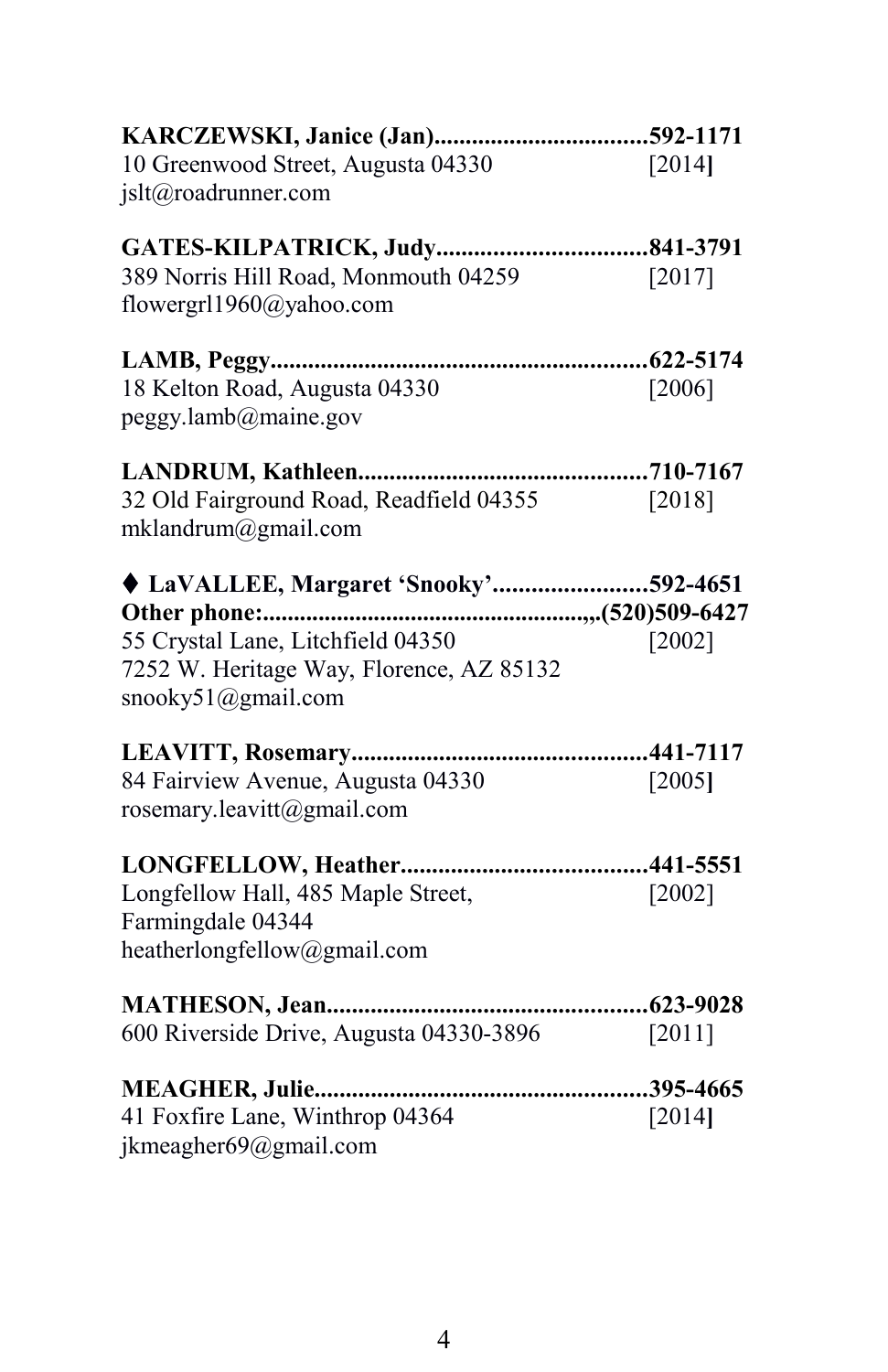| <b>@MOLLICONE, Marilyn</b>         |          |
|------------------------------------|----------|
| 49 Westwood Road, Augusta 04330    | [1975]   |
| mmollicone@roadrunner.com          |          |
|                                    |          |
| 28 Chapel Street, Augusta 04330    | [1994]   |
| heide.munro@gmail.com              |          |
|                                    |          |
| 29 White Street, Augusta 04330     | [2004]   |
| sharon.ap29@gmail.com              |          |
|                                    |          |
| 87 Almar Street, Farmingdale 04344 | [1987]   |
| brpr387@yahoo.com                  |          |
| PHILBRICK, Lorraine                |          |
| 350 West River Road, Augusta 04330 | $[2002]$ |
| artlore2782@myfairpoint.net        |          |
|                                    |          |
| PO Box 456, Winthrop 04364         | [1998]   |
| penbru1973@gmail.com               |          |
|                                    |          |
| Cell:                              | 576-1843 |
| 898 Memorial Drive, Winthrop 04364 | [2014]   |
| travelingdebbie@aol.com            |          |
|                                    |          |
|                                    |          |
| 76 Pond Road, PO Box 60,           | [1997]   |
| Manchester 04351                   |          |
| lesley@spragueandcurtis.com        |          |
| ST. PIERRE-GILBAULT, Sally547-3791 |          |
| Cell:                              | 441-3065 |
| 2893 West River Road, Sidney 04330 | [2012]   |
| softtailsal@roadrunner.com         |          |